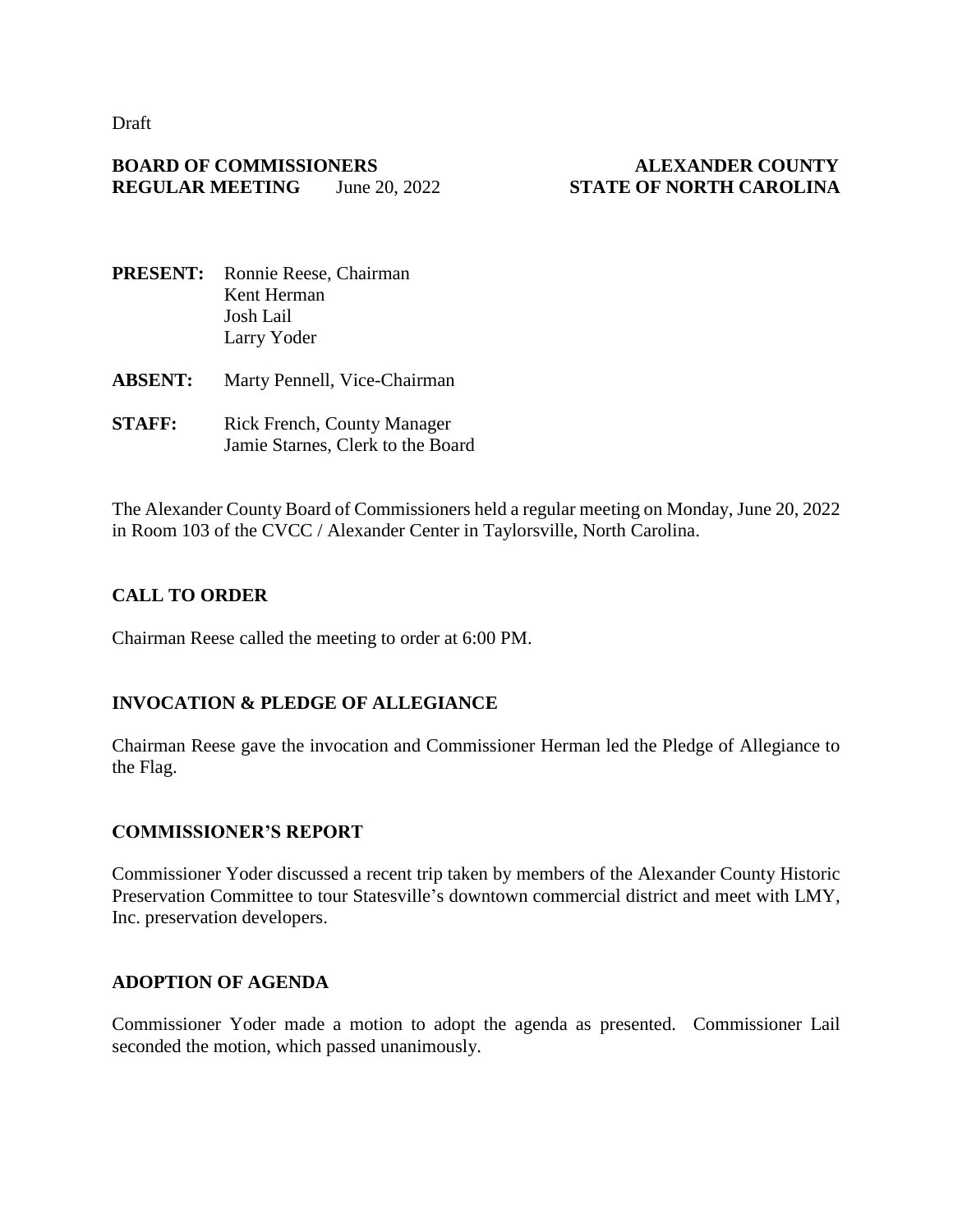#### **PUBLIC HEARING: STONY POINT FIRE DEPARTMENT TRUCK LOAN**

Scotty Abernathy, Stony Point Volunteer Fire Department Chief, explained that the department planned to borrow \$300,000 from First Community Bank to aid in the purchase of a 2024 Pierce Saber fire truck, which requires approval by the Board of Commissioners in both Alexander and Iredell Counties. He pointed out that SPVD had not purchased a truck since 2008 and would hopefully take delivery of the new truck in April 2023.

After a motion by Commissioner Lail, second by Commissioner Herman, and unanimous vote, Chairman Reese called the public hearing to order and requested any comments. There being none, Chairman Reese made a motion to close the public hearing. Commissioner Yoder seconded the motion, which passed unanimously.

Commissioner Yoder made a motion to approve a \$300,000 tax-exempt loan from First Community Bank to Stony Point Volunteer Fire Department to purchase a fire truck. Commissioner Herman seconded the motion, which passed unanimously.

#### **PUBLIC HEARING: APPROVAL OF ROAD NAMES**

Rick French, County Manager, submitted the following road name, which has met all required regulations and was checked for duplication and sound indexing, for approval:

| Road No. | Road Name          | Location                   |
|----------|--------------------|----------------------------|
| 3860KT   | Apple Mountain Way | Off Linney's Mountain Road |

After a motion by Commissioner Yoder, second by Commissioner Lail, and unanimous vote, Chairman Reese called the public hearing to order and requested any comments. There being none, Chairman Reese made a motion to close the public hearing. Commissioner Yoder seconded the motion, which passed unanimously.

Commissioner Yoder made a motion to approve the road name as presented. Commissioner Herman seconded the motion, which passed unanimously.

# **VAYA HEALTH PRESENTATION**

Zack Shepherd, Vaya Health Regional Community Relations Director, gave a slide show presentation that included the following information:

- A map of new LME/MCO county alignments since the merger with Cardinal Innovations that added 9 counties to Vaya's catchment area for a total of 31 counties served.
- Regional assignments, population, and board structures along with membership of the Region 3 Board that includes Alexander County.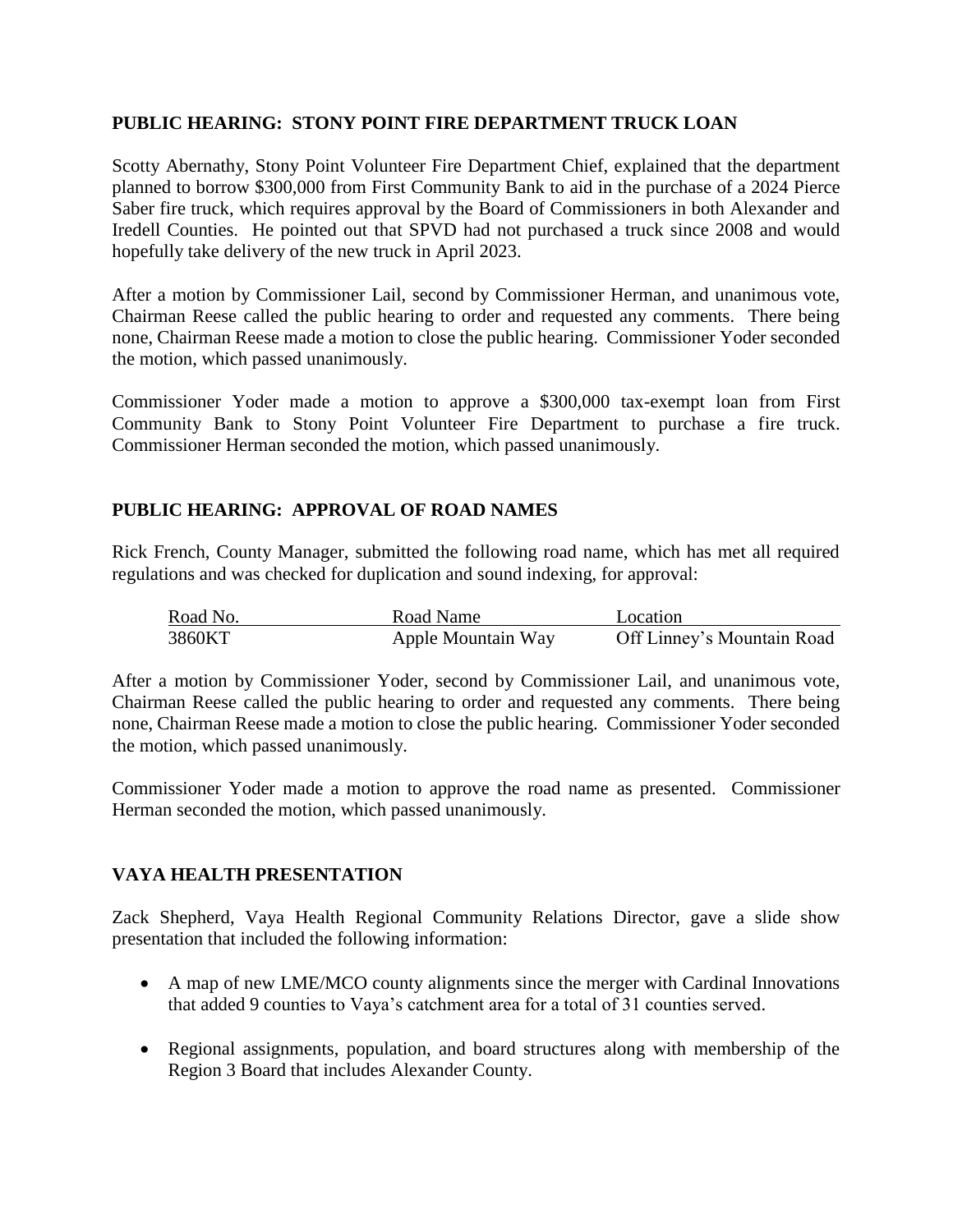- NCDHHS's initial design for a specialty Medicaid waiver (currently named Child & Family Specialty Plan) was only for children/youth in foster care, receiving adoption assistance, or served by the child welfare system. However, a recent proposal would include Medicaid and NC Health Choice enrolled parents, guardians, and custodians of children/youth in foster care as well as their siblings and other family members receiving CPS in-home services. Legislative approval is needed before this change can be implemented.
- LME/MCOs are opposed to a statewide waiver with a single vendor managing services for DSS-involved children for the following reasons:
	- o It creates undo administrative burden for providers who will have extra demands to work with another waiver vendor.
	- o Expanding the waiver to include non-foster care children and adult caregivers will negatively impact the Tailored Plan Medicaid membership.
	- o The timing for roll out is too soon and puts LME/MCOs preparing for Tailored Plans at a disadvantage.
	- o LME/MCOs are already deeply engaged with DSS agencies to ensure the continuum of community, crisis, and residential services and support to meet the needs of the children and families they serve; therefore, they propose a regional waiver to reflect LME/MCO catchment areas.

Mr. Shepherd stated that Vaya was seeking support from its catchment counties and urged the Board to contact NCDHHS and legislators to oppose a statewide waiver.

# **StRAP FUNDS STREAM DEBRIS REMOVAL SPONSORSHIP**

Pamela Bowman, SWCD Education Coordinator / Administration Specialist, announced that the Alexander County Soil & Water Conservation District had been awarded \$384,805 from the NC Streamflow Rehabilitation Assistance Program for stream debris removal. She explained that \$2.4 million was requested in March 2022 based on the number of applications received from Alexander County landowners. Because projects did not have to be associated with a particular storm, any landowner could apply and even more interest has since been received. Ms. Bowman requested the County sponsor these funds, which requires paying up-front construction and administration costs with 100% reimbursement from the State.

Chairman Reese asked how many streams would be addressed with this funding. Ms. Bowman replied that debris would be removed from 3 (possibly 4) sites, also noting that the NC Division of Soil & Water hopes counties will spend this allotment quickly so that more funds can be requested.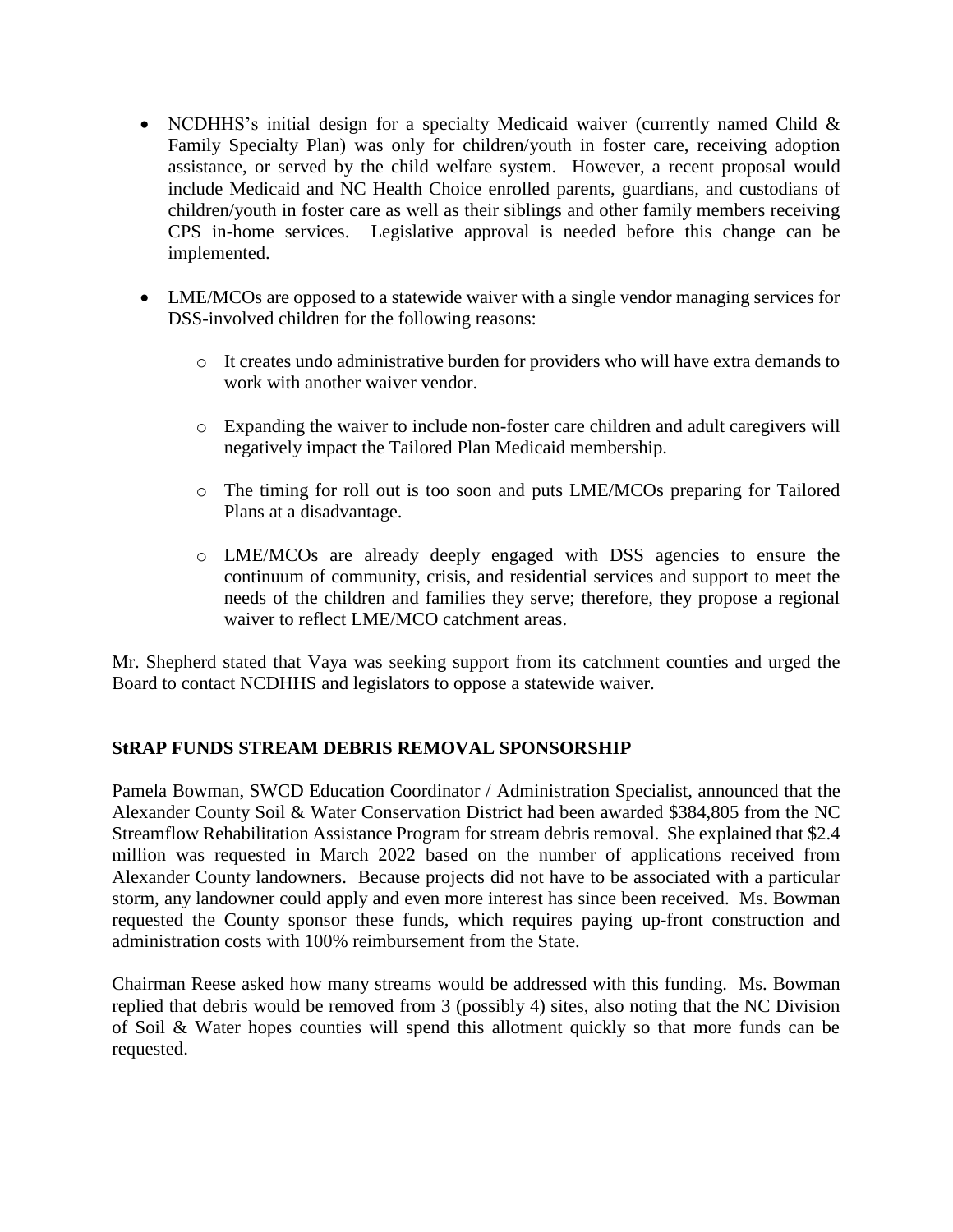Commissioner Herman asked for a copy of the ranking sheet used to determine which streams would be selected for cleanup.

Commissioner Lail made a motion for Alexander County to serve as sponsor for the StRAP funding with 100% reimbursement from the State. Commissioner Herman seconded the motion, which passed unanimously.

# **HYPER-REACH SERVICES AGREEMENT**

Mark Earle, Fire Marshal / Deputy Emergency Management Coordinator, presented a proposed agreement with Hyper-Reach Services to provide emergency notifications and public alerts similar to the OnSolve CodeRED system currently utilized by the County. He explained that Hyper-Reach could provide the same service at a lower cost (\$1,000 less per year) but with a more user-friendly platform, one-click roll out to all social media sites, and smart speaker notifications. In addition, Hyper-Reach offers unlimited minutes for all emergency and non-emergency notifications while CodeRED charges extra for non-emergency calls. Mr. Earle advised that Iredell, Cleveland, Bertie, and Duplin Counties contracted with Hyper-Reach as well as the City of Shelby.

Chairman Reese made a motion to approve the agreement with Hyper-Reach Services as requested. Commissioner Herman seconded the motion, which passed unanimously.

# **ADOPTION OF 2022-2023 ALEXANDER COUNTY BUDGET ORDINANCE**

Rick French, County Manager, presented the 2022-2023 Alexander County Budget Ordinance that totaled \$53,653,167 and included no local tax or fee increases with the exception of a 3% water rate increase by the City of Hickory. He pointed out that the 4-cent tax decrease originally proposed had been removed based on discussions at the June 13, 2022 budget work session. The proposed budget for 2022-2023 includes a 5% COLA for all County employees, an increased allocation to the School System, 9 new employees as well as part-time and seasonal staff for Wittenburg Access and Courthouse Park, and several capital items (IT networking needs, vehicles replacements, 911 equipment, courthouse boiler replacement, ambulance remount, EMS power lift, and evidence storage facility roof replacement).

Commissioner Lail highlighted a few County departments with larger budgets as well as a contingency line item for estimated fuel costs. He stated that a budget was a target that normally changed throughout the year and pointed out that to be fiscally responsible with taxpayer money, the Board could not fund every request. He thanked County staff for their work on the budget.

Chairman Reese agreed that the Board must provide services to the citizens for the best price possible, noting that the County's expenses had increased the same as the general public. He asked department heads to operate within their budget to decrease the number of needed budget amendments and stated that the 4-cent tax decrease had not been forgotten, only delayed until the 2023-2024 budget.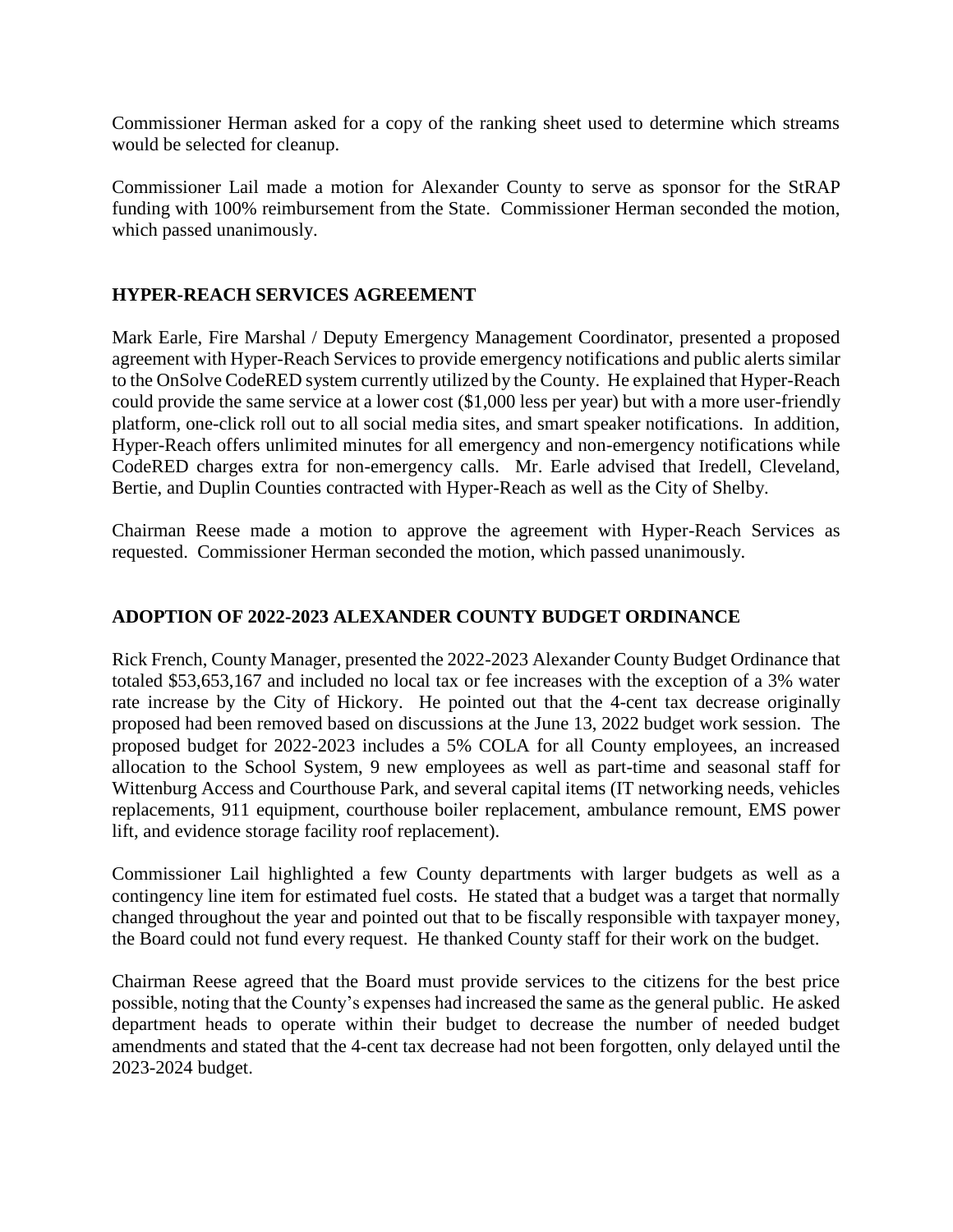Commissioner Yoder made a motion to approve the 2022-2023 Budget Ordinance. Commissioner Herman seconded the motion, which passed unanimously.

#### **BUDGET ORDINANCE AMENDMENTS #104 - #109**

Jamie Starnes, Clerk to the Board, reviewed the purpose of Budget Amendments #104 - #109 as follows:

Budget Amendment #104 – To 1) increase the Tax Office budget for NCDOT fees charged to the County for collecting motor vehicle taxes, 2) increase the budget for fees required to be remitted to the State based on revenues collected by the Register of Deeds, 3) increase the Public Buildings / Maintenance budget to allow for unexpected repairs at the end of the budget year, 4) increase the Court Facility budget for office furniture expenses, and 5) to adjust the General Fund budget revenues based on year-to-date actual experience.

Budget Amendment #105 – To increase the Detention Center budget for estimated expenses for the remainder of FY 2022 as well as General Fund revenues based on yearto-date actual experience.

Budget Amendment #106 – To 1) increase the DSS budget for additional HCCBG funding as well as the local match requirement for the Housing / Home Improvement Project and 2) budget for client expenses in the DSS Representative Payee Fund, a Social Security Program that requires the County to receive and manage money for minor children and certain adults.

Budget Amendment #107 – To increase FY 2022 budget estimates for fines and forfeitures received by the County that are required to be remitted to the local Board of Education.

Budget Amendment #108 – To adjust the Solid Waste Fund and Landfill Closure Fund to 1) reclassify the expenses for the transfer station floor-topping project from Landfill Repairs & Maintenance Expenses to Landfill Capital Outlay Expenses and 2) reverse the \$10,000 interfund transfer between these two funds because certain engineering invoices charged to one fund were meant for the other.

Budget Amendment #109 – To increase the General Fund and the Solid Waste Fund budgets for the implementation of Government Accounting Standards Board Statement No. 87 that changes the accounting treatment of leases.

Commissioner Yoder made a motion to approve Budget Amendments #104 - #109. Commissioner Lail the motion, which passed unanimously.

# **BOARD APPOINTMENTS & REAPPOINTMENTS**

Rick French, County Manager, requested the following appointments and reappointments: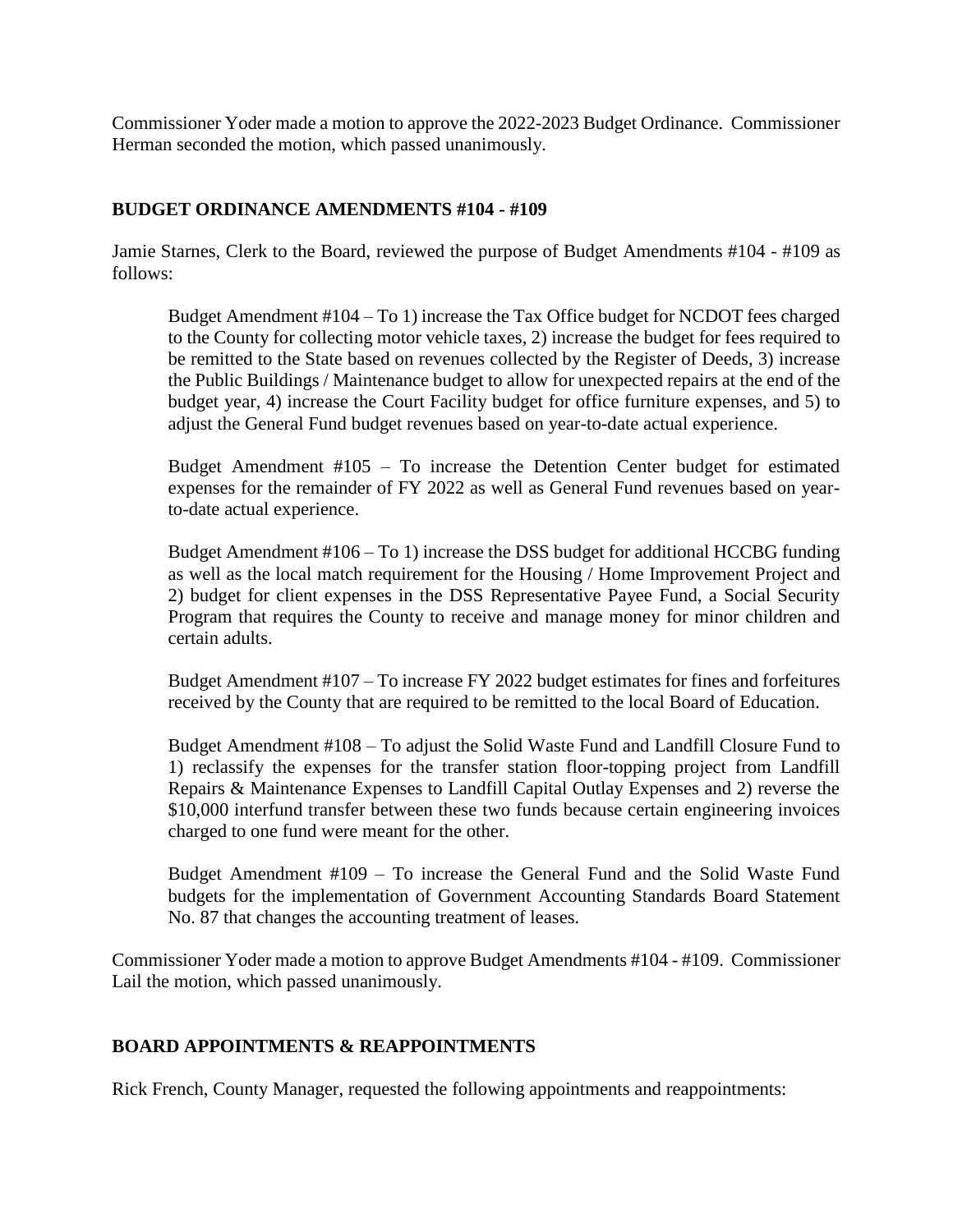Juvenile Crime Prevention Council – appoint Roger Hayley and Corina Fletcher and reappoint Alisha Cloer, Douglas Bowman, Carrie Nitzu, David Moose, Jon Presnell, Kim Cowart, Dan Wanta, and Mike Millsaps, all for two years.

Alexander County / Town of Taylorsville Planning & Zoning Commission – reappoint Coy Reese for 3 years.

Commissioner Lail made a motion to approve the appointments and reappointments. Commissioner Yoder seconded the motion, which passed unanimously.

# **OTHER BUSINESS**

Rick French, County Manager, discussed the following during Other Business:

- A. The NC Department of Commerce awarded Alexander County \$650,000 from the Rural Transportation Grant Fund for a downtown revitalization project entitled Alexander – Housing our Teachers. This grant will be used to renovate the former Chamber of Commerce building into an apartment (upper floor) and business space (lower floor).
- B. An Independence Day concert and fireworks display is scheduled for Saturday, July 16, 2022. On the Border, an Eagles Tribute Band, will perform at Courthouse Park from 6:30- 9:00 PM and food trucks, inflatables, and the splash pad will be available. Fireworks will begin at approx. 9:45 PM at ACHS.

# **CONSENT AGENDA**

- A. Tax Release Requests (\$689.93) and Tax Refunds (\$263.43) for May 27 June 6, 2022.
- B. Mobile CAD Terminal Data Network Agreement with the Town of Taylorsville.
- C. Renewal of lease with Catawba Valley Community College for the CVCC / Alexander Center property.
- D. Agreement with the WPCOG for the Provision of Technical Planning Assistance for July 1, 2022 – December 31, 2023 for the Alexander County Comprehensive Plan.
- E. Home and Community Care Block Grant SFY 2022-2023.

Commissioner Yoder made a motion to approve the Consent Agenda. Commissioner Herman seconded the motion, which passed unanimously.

#### **CONSOLIDATED HUMAN SERVICES BOARD ACTIVITIES**

At 6:51 PM, the Board transitioned into the Consolidated Human Services Board Meeting and proceeded as follows:

• Public Comment – there was no one signed up to speak.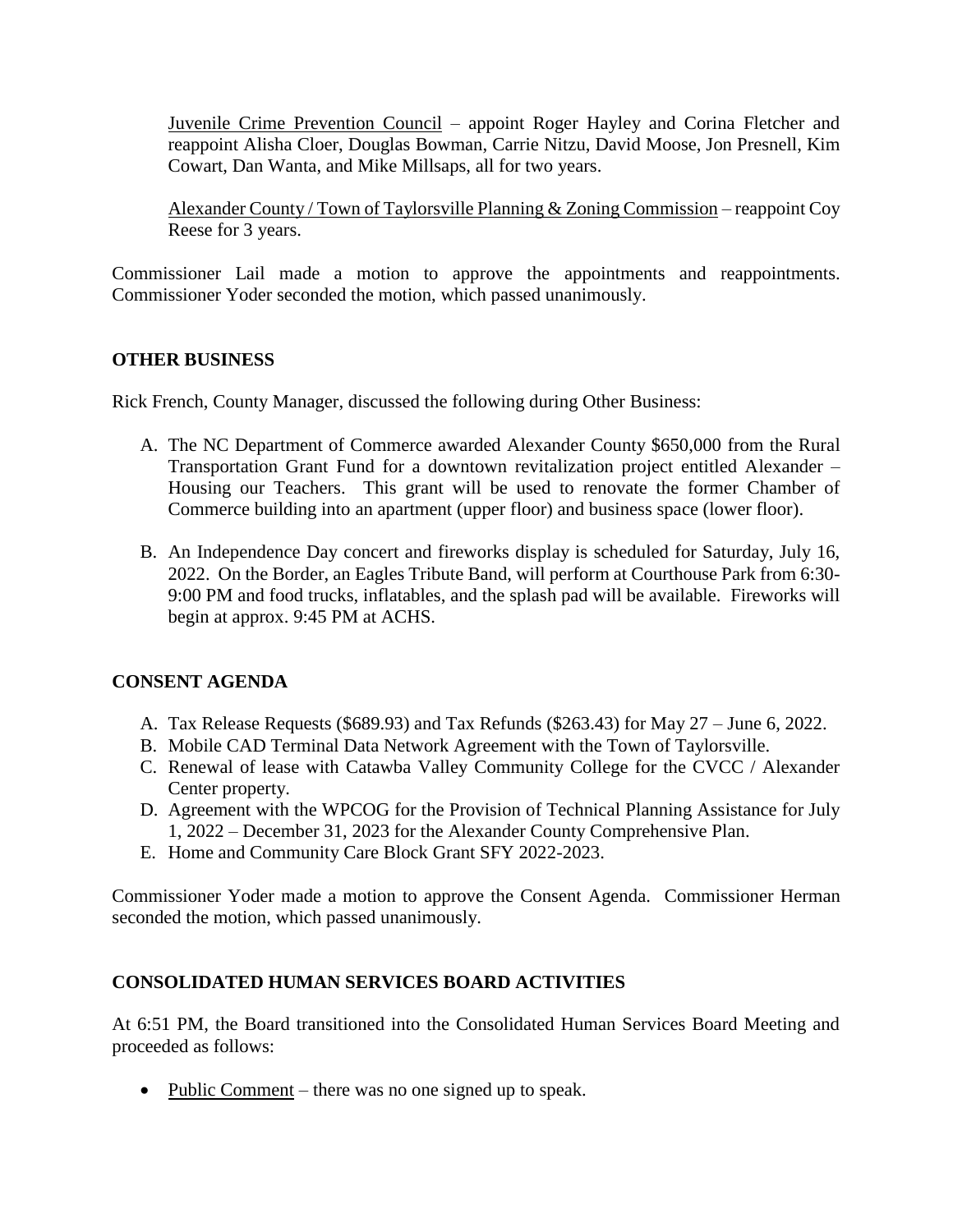- Public Health Report Dorian Maltba, Director of Nursing, and Kimberly Edmisten, Health Educator, reviewed the following:
	- $\circ$  Organizational Changes since the retirement of Leeanne Whisnant, Consolidated Human Services Director, Billie Walker has been promoted to Interim Health Director effective May 1<sup>st</sup> and Dorian Maltba was promoted to Director of Nursing on June 13, 2022.
	- o Policy and Procedure Changes all program manuals are being updated and, due to the intensity of the accreditation process, staff is incorporating benchmarks into policy/procedure headings, causing a change in template formatting. Chairman Reese made a motion to approve the manual updates and changes to headings. Commissioner Yoder seconded the motion, which passed unanimously.

Staff is also revamping the board training process to improve orientation for both the BOCC/CHSB and the CHS Advisory Committee. Steps taken include creating a training policy and updating the orientation guide, checklist, and training packets, all of which was provided to the Board for review. Chairman Reese made a motion to approve the new and updated training/orientation documents. Commissioner Yoder seconded the motion, which passed unanimously.

- o Fee Approval Wake Forest University will no longer accept the NCDHHS contract to provide required genetic testing for pregnant women as part of the Maternal Health Agreement Addenda; therefore, staff has obtained a price of \$81.50 per test from Quest to provide this service. After the typical 20% markup, staff recommends a flat \$100 fee that will be billed to insurance or adjusted on a sliding scale for patients meeting income guidelines. Commissioner Lail made a motion to approve the \$100 fee for MSAFP screening tests. Commissioner Yoder seconded the motion, which passed unanimously.
- o Accreditation Update normally a 4-year cycle but was delayed in 2020 due to COVID-19. An introductory meeting was held via Zoom on March 22nd and 92% of Alexander County's data was submitted on May 31, 2022. Ms. Edmiston advised that the deadline for submission of all remaining data was August  $30-31<sup>st</sup>$ and a hybrid reaccreditation survey (mix of on-site and remote) is scheduled for September 1, 2022.
- $\circ$  2021 State of the County Health Report required annually during the 3 interim years between Community Health Assessments to track progress on CHA priorities and determine emerging issues. Demographics, target populations, and health priorities (healthy lifestyles, mental health, and substance abuse) remained unchanged from the 2018 SOTCH report and COVID-19 was the significant emerging issue and leading cause of death. Ms. Edmisten informed the Board that the Behavioral Health Program was currently paused until a licensed clinical social worker is hired.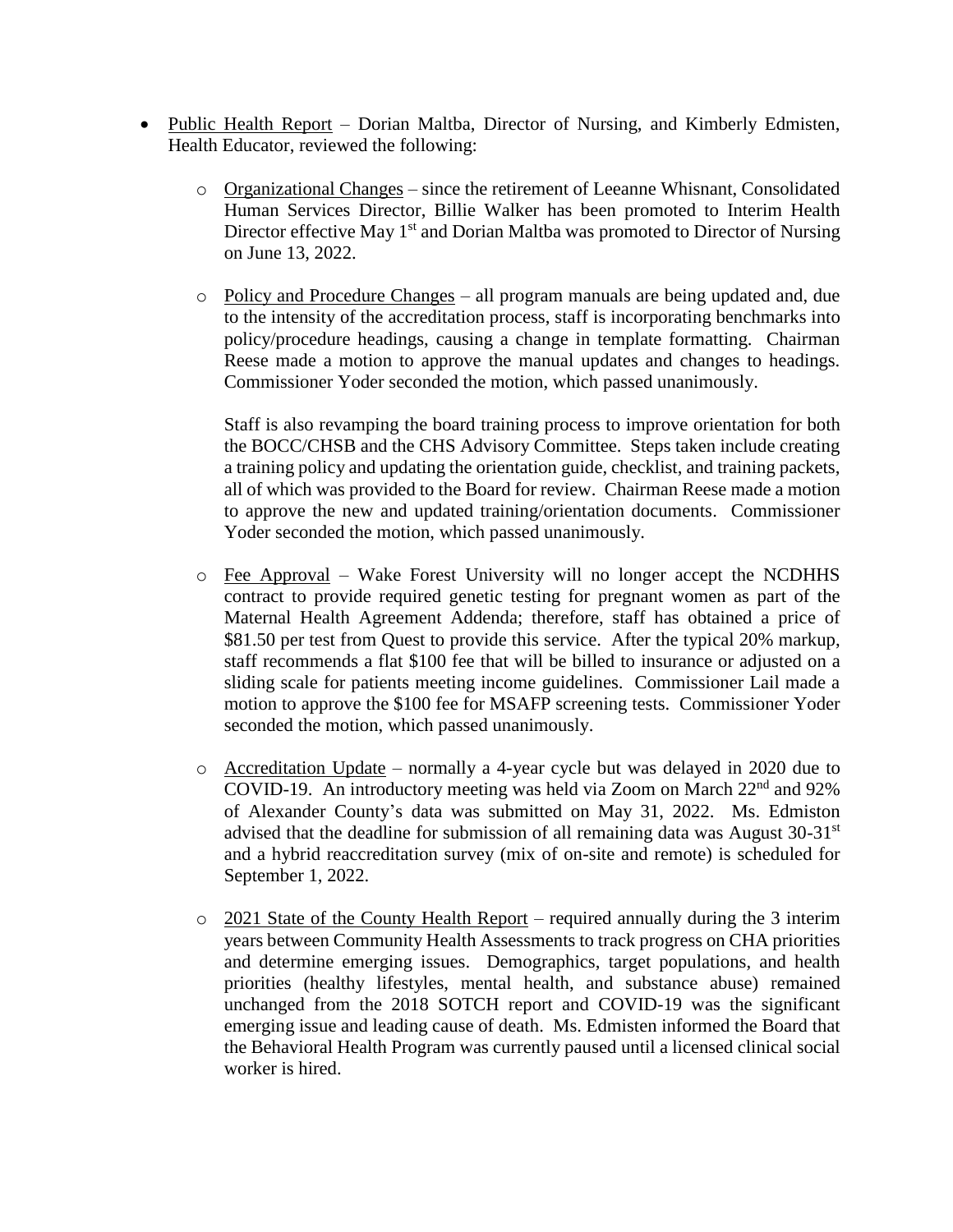- Senior Center Report Kristy Hunt, Senior Center Director, reported that participation was up at all 3 branches, with bingo and birthday lunches having resumed in March and monthly movie days at the Taylorsville and Bethlehem branches. A Senior Celebration was held on May 27th with a fun walk, games, music, and door prizes and to date, staff has assisted seniors in saving approx. \$80,000 on their Medicaid plan costs. Ms. Hunt stated that a scam seminar was scheduled for July 28<sup>th</sup> and Vaya Health presents monthly on a variety of topics.
- DSS Report Thomas Mitchell, DSS Director, reviewed the following:
	- o Vacancies there are only 6 current vacancies at DSS, equal to 7-8% compared to a vacancy rate of 23% in March.
	- o Foster Care Update the majority of children being placed into foster care reside in Taylorsville where there are no foster licensed families. In order to keep children as close to their community and school as possible, staff is focusing on foster home recruitment and training in the Taylorsville area. In addition, because there are no therapeutic foster homes in Alexander County, 20-25% of foster children are placed in other counties.
	- $\circ$  Social Worker Mobile & Satellite Phones due to 25% of the county being a cell service dead zone, the upcoming budget includes funding to 1) purchase several satellite phones so social workers can call for help in emergency situations and 2) contract with Verizon for cell phones/service instead of staff receiving a stipend to use their personal phone to conduct County business. Mr. Mitchell explained that social workers using the same mobile carrier would remove the guesswork surrounding who had coverage where and determine when use of the satellite phones was needed. He also reported that the State would reimburse DSS for part (possibly all) of the monthly cell service charges once approved (expected in September); therefore, he estimated the County's expense for the months of July, August, and September at \$3,500.
	- o Finance Mr. Mitchell has asked the Finance Office to keep track of monthly DSS expenditure vs. reimbursement data so that the Board can be given the most up-todate information at all future CHSB Meetings.

Other items mentioned included working closely with Vaya Health to arrange for a Vaya staff person at DSS two days per week, plans to provide statistical reports at each CHSB Meeting (applications received, clients served, money paid out, etc.), and the need to hire additional staff if the State chooses to expand Medicaid (adding approx. 2,000 clients in Alexander County).

# **CLOSED SESSION – N.C.G.S. 143-318.11(a)(4, 5, & 6) ECONOMIC DEVELOPMENT, CONTRACTUAL, & PERSONNEL**